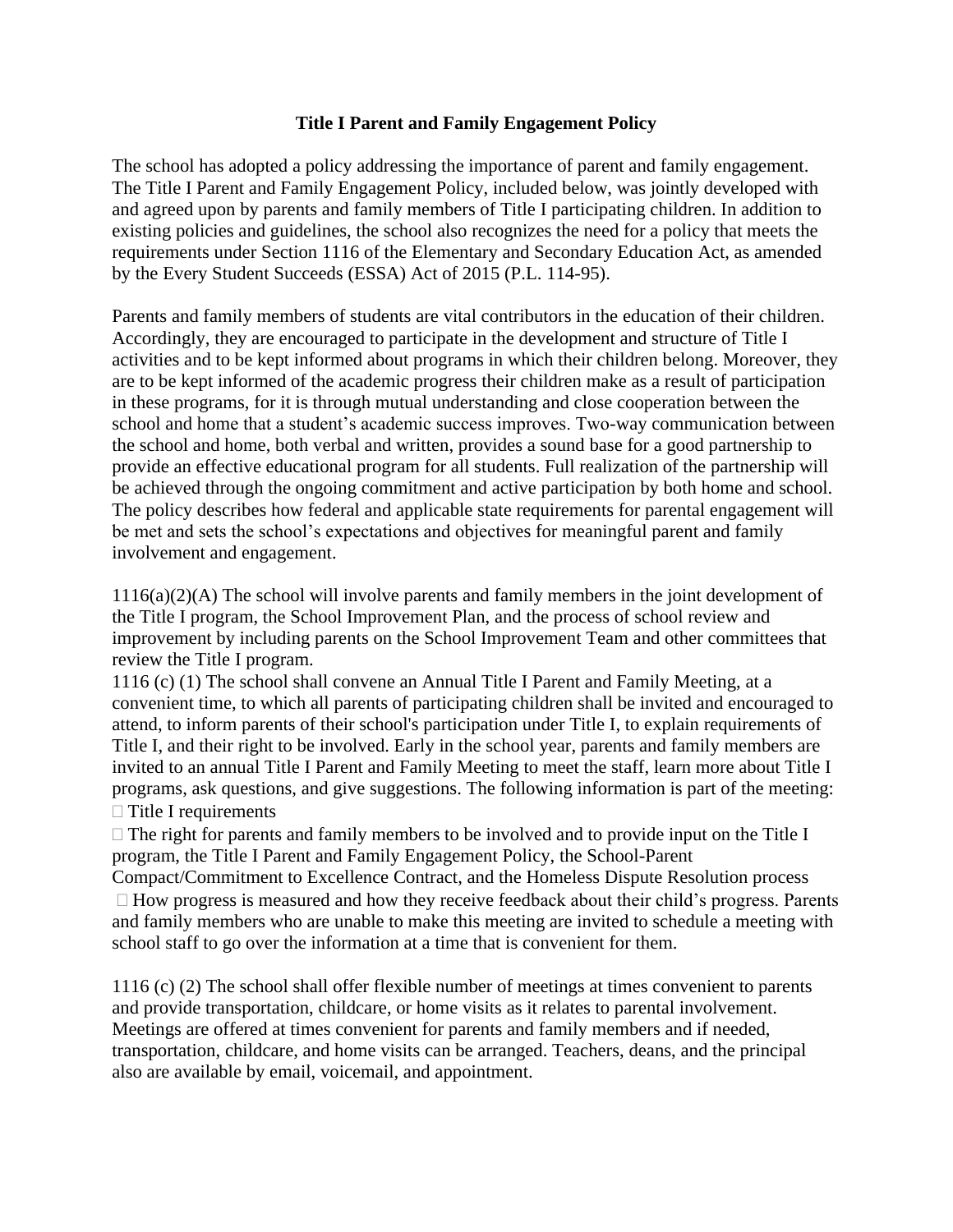$1116(a)(2)(D)$ ,  $1116(a)(2)(E)$  and  $1116(c)$  (3) The school shall involve parents, in an organized, ongoing, and timely way, in the planning, review, and improvement of Title I programs, including the planning, review, and improvement of the school's parent and family engagement policy and joint development of the schoolwide program plan. Parents and family members are involved in the planning, review, and improvement of the school's parent and family engagement -policy, and in the joint development of the School Improvement Plan, Parent and Family Engagement Plan, and Title I Program. At least annually the school, parents, and family members convene to evaluate the School Improvement Plan, Parent and Family Engagement Plan, Policy and Title I Program. This assessment includes metrics so the school can evaluate the effectiveness of parent and family engagement policy initiatives and the level of responsiveness to parent and family concerns. This assessment initiative helps the school identify the following:

- a. barriers to greater parent and family participation;
- b. the needs of parents and family members to assist with the learning of their children, including engaging with school personnel and teachers, and;
- c. strategies to support successful school and family interactions.

The school uses the findings of this assessment initiative to design evidence-based strategies for more effective parent and family engagement and to revise, if necessary, this Parent and Family Engagement Policy. Further, these metrics may be used as a measure in the performance evaluations of the school, principals, and staff. Examples of metrics include, but are not limited to:

 $\Box$  Responses to, and the results of, the annual Parent Satisfaction Survey

- $\Box$  Increase or decrease in the number of parents and family members involved in school activities
- □ Percent of signed School-Parent Compact/Commitment to Excellence Contracts
- □ Attendance at parent-teacher conferences
- $\Box$  Workshops and learning experiences offered for parents and family members

1116 (c) (4) (A) The school shall provide parents of Title I children timely information on Title I programs. In order to build meaningful, consistent, and effective communication between the home and the school, parents and family members of Title I children are provided timely information regarding the school programs in the following ways:

- Annual Fall Title I Parent and Family Meeting
- Annual Spring Parent and Family SIP Meeting
- The Parent and Student Handbook
- Regular school and classroom newsletters
- $\Box$  The annual school calendar
- $\square$  Special event and reminder notices
- □ Report cards
- □ Parent-teacher conferences
- □ Parent and Family Nights
- □ School assemblies/ceremonies (parents invited)
- The School-Parent Compact/Commitment to Excellence Contract

1116 (c) (4) (B) The school shall provide parents of Title I children a description and explanation of the curriculum used at the school, the forms of academic assessment used to measure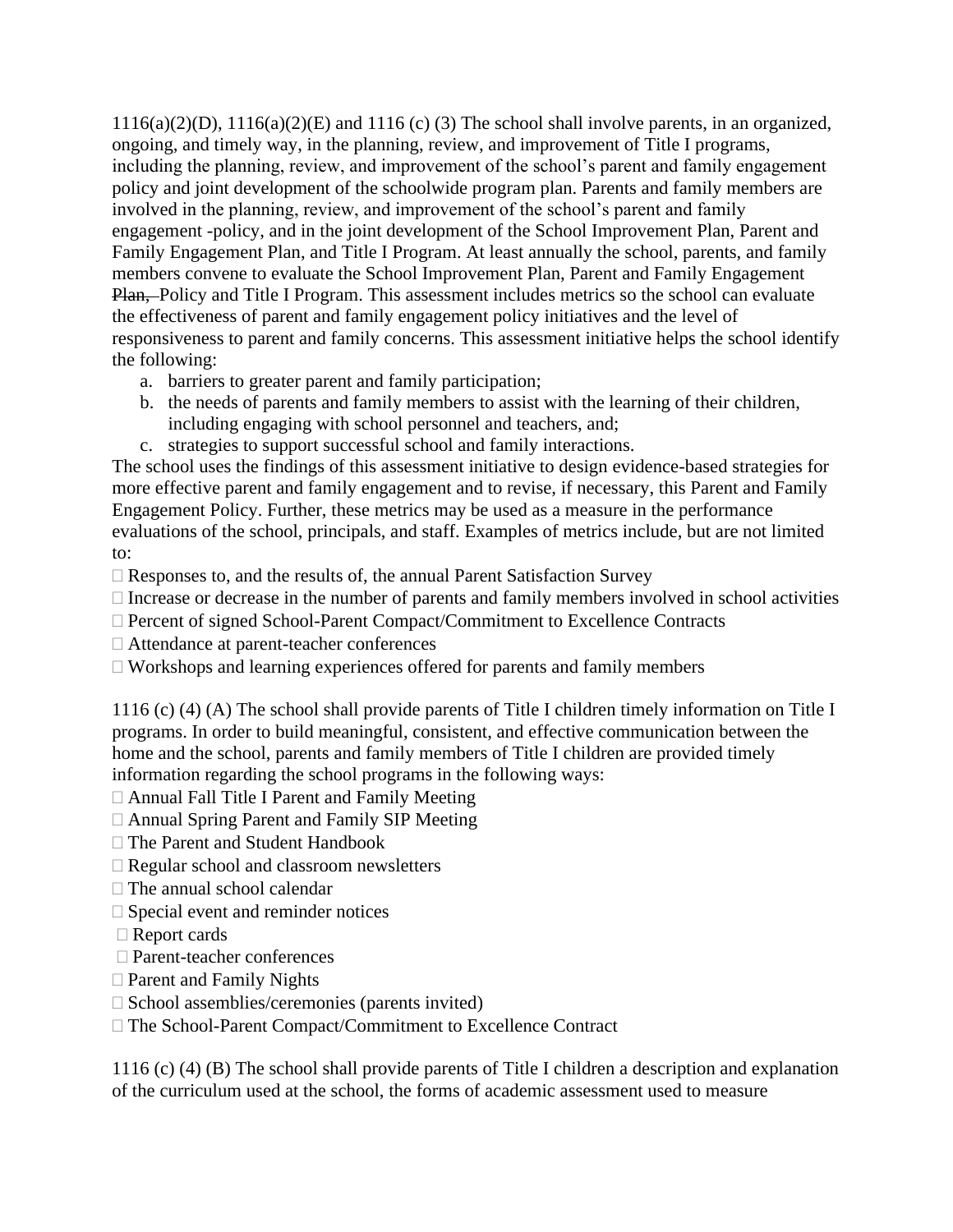progress, and the achievement levels of challenging State academic standards students are expected to meet. Parents of Title I children are provided a description and explanation about the school's curriculum, assessments, and proficiency level expectations. Efforts are made to assist parents of Title I children in understanding challenging state academic standards and the achievement levels established for students, the school curriculum, and school expectations and assessment results. This is accomplished by scheduling regular parent and family meetings throughout the school year.

1116 (c) (4) (C) The school shall provide parents of participating Title I students opportunities for regular meetings to formulate suggestions, and to participate as appropriate, in decisions relating to their child's education, and to respond to any suggestions as soon as practicably possible. Parents and family members have opportunities to share suggestions, participate in decision making on issues relating to their child's education, and respond to any suggestions as soon as possible in the following ways:

- Annual Fall Title I Parent and Family Meeting
- Annual Spring Parent and Family SIP Meeting
- □ Parent and Family Learning Events
- $\Box$  Meetings with the principal as needed and or upon request

1116 (c) (5) The school shall ensure that if the schoolwide program plan is not satisfactory to parents of participating students, submit any parent comments on the plan when the school makes the plan available to the local education agency. At least one parent representative participates on the School Improvement Planning Committee and is included in the school's comprehensive needs assessment process. Parents and family members have the opportunity to attend the annual Spring Parent and Family SIP Meeting and submit comments about the school improvement plan and goals via a survey or directly to school administration. Any comments from parents on the plan are submitted to the local education agency by the school in conjunction with submission of the school's improvement plan.

1116 (d) (1) The school shall jointly develop, with parents, a school-parent compact that outlines how the entire school staff, parents, and students will share the responsibility for improved student achievement and the means by which the school and parents will build and develop a partnership to help children achieve the State's high standards. This compact must describe the school's responsibility to provide high-quality curriculum and instruction in a supportive and effective learning environment and the ways in which each parent will be responsible for supporting their children's learning, volunteering in their child's classroom, and participating in decisions relating to the education of their children and positive use of extra-curricular time. The School-Parent Compact/Commitment to Excellence Contract was developed with input from parents and family members and is reviewed and evaluated annually for needed revisions to meet the needs of the families served. This contract describes how the parents, school staff, and students share the responsibility for improving student achievement. It is given to all parents prior to school opening and is presented to parents and family members annually for further development. Parent and family-member input is collected through parent and family meetings and surveys.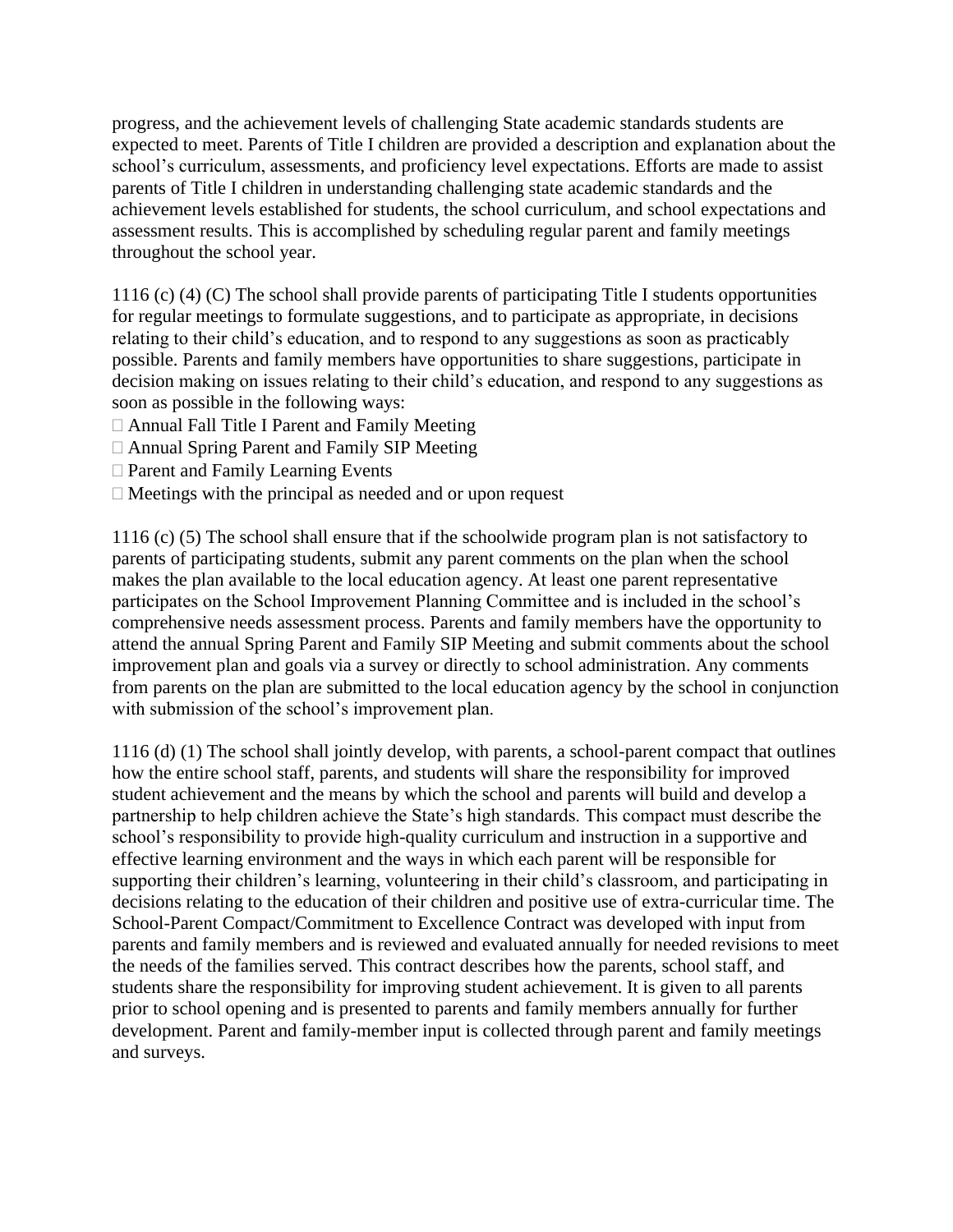1116 (d) (2) (A) The School-Parent Compact must address the importance of communication between teachers and parents on an ongoing basis through elementary parent/teacher conferences, at least annually, during which the compact will be discussed with parents as it relates to the individual child's achievement. The School-Parent Compact/Commitment to Excellence Contract is shared annually at parent-teacher conferences each fall. This is an opportunity for the parents and the teacher to share ways in which they can jointly support the child's learning at home and school.

1116 (d) (2) (B) The School-Parent Compact must provide for frequent reports to parents on their child's progress. Student progress is reported to parents in several different ways at a variety of times throughout the school year including:

 $\Box$  Unit assessment results sent home with students

- NWEA results given to parents during parent-teacher conferences
- $\square$  State test results given to parents annually
- □ Report cards
- $\Box$  myNHA is a tool parents can use at home to access student progress

1116 (d) (2) (C) The School-Parent Compact must afford parents of children receiving Title I services, reasonable access to staff, opportunities to volunteer, and participate in their child's class, and observation of classroom activities. Parents of all children including those receiving Title I services are encouraged to visit the school for volunteer training and information, participate in and/or observe their child's classes, actively volunteer in the life of the school, and attend other meetings and events. In addition, the school encourages parents and family members to offer their ideas and suggestions to the school staff.

1116 (d) (2) (D) The School-Parent Compact must ensure regular two-way, meaningful communication between family members and school staff, and, to the extent practicable, in a language family member can understand. Private meetings with parents are held to explain information as needed. Information is shared with parents in a language and format they can understand. Examples include:

- $\Box$  Bilingual staff for interpretation
- $\Box$  Offering translators during parent meetings
- $\Box$  Translation of documents

1116(a)(2)(B) and 1116 (e)(1) The school shall provide assistance to parents of children served by the school or LEA, as appropriate, in understanding such topics as the challenging State academic standards, State and local academic assessments, the requirements of this part, and how to monitor a child's progress and work with educators to improve the achievement of their children. The school provides assistance to parents of children served by the school or LEA, as appropriate, in understanding such topics as the challenging state academic standards, State and local academic assessments, the requirements of 1116 (e)(1), and how to monitor a child's progress and work with educators to improve the achievement of their children.

 $1116(a)(2)(B)$  and  $1116(e)(2)$  The school shall provide materials and training to help parents work with their children at home to improve their children's achievement. The school provides materials and training to help parents and family members develop and use at-home skills that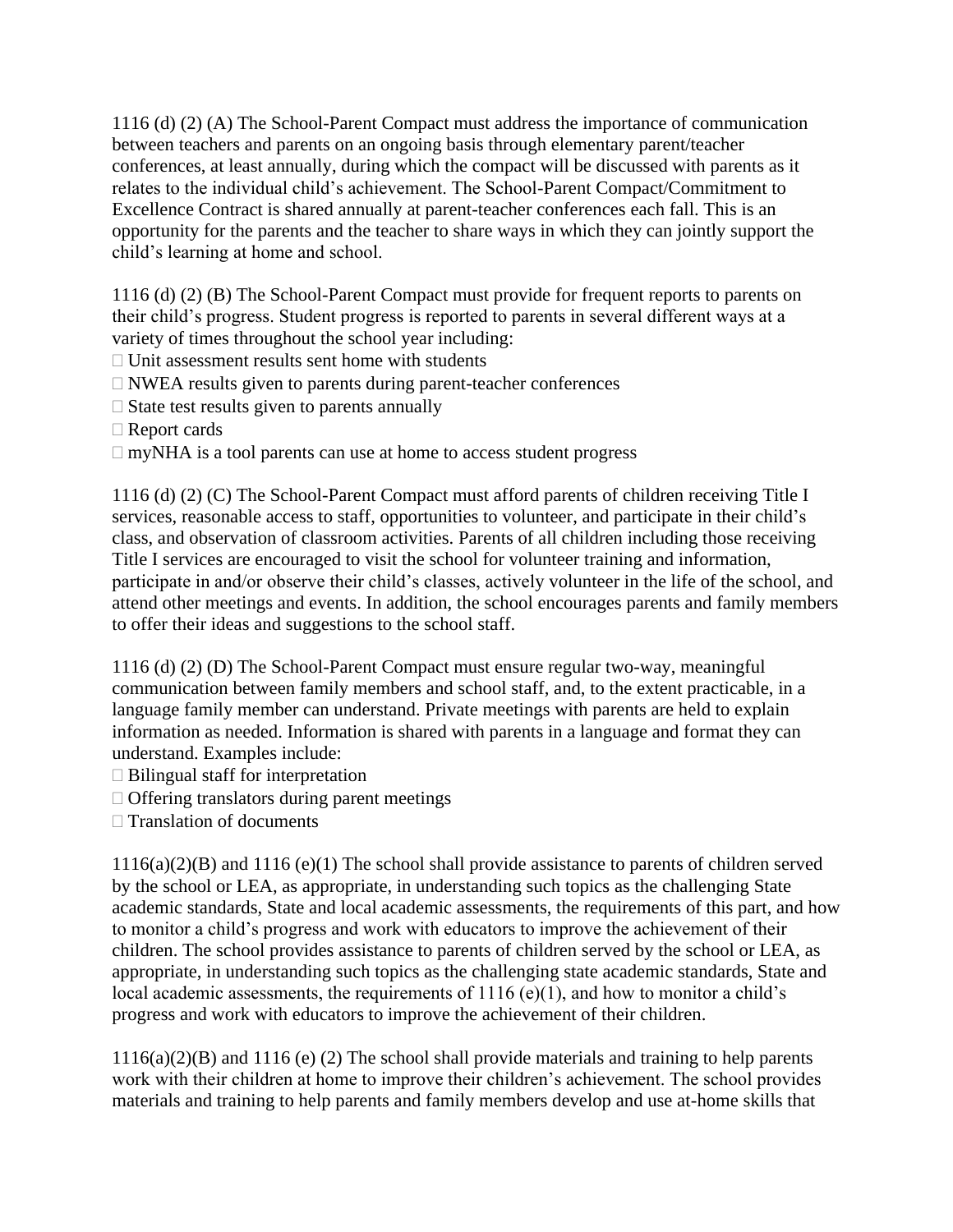support their children's academic achievement and social development. Parents and family members are given techniques and strategies that they may use to improve their children's academic success and to assist their children in learning at home. A Parent Needs Assessment survey is conducted during a Parent and Family Night. Some of these activities may include:

- $\Box$  Math games
- $\Box$  Reading skills games
- $\Box$  Kindergarten orientation
- $\Box$  Writing skills
- $\square$  District standards and assessments
- Community resources
- $\Box$  Helping with homework

1116 (e) (3) The school shall educate staff, with the assistance of parents, in the value and utility of parents' contributions. Staff shall receive guidance in ways to reach out to, communicate with, and work with parents as equal partners, implement and coordinate parent programs, and to build relationships between the parents and the school. The school educates principals, teachers, student services personnel, and other staff, with the assistance of parents, regarding the value and utility of parental contribution, ways to reach out to, communicate with, and work with parents as equal partners, ways to implement and coordinate parent and family programs, and ways to build ties between parents and family members and the school.

 $1116(a)(2)(C)$  and  $1116(e)$  (4) The school shall coordinate and integrate parent involvement programs and activities with other programs that encourage and support parents in more fully participating in the education of their children. Further the school must coordinate and integrate Title I parent and family engagement strategies with parent and family engagement strategies with other relevant Federal, State, and local laws and programs. The school coordinates and integrates, to a feasible and appropriate extent, parental involvement programs and activities with Head Start, Reading First, Early Reading First, Even Start, Home Instruction Programs for Preschool Youngsters, the Parents as Teachers Program, and other federal, state, and local programs, including public preschool programs to encourage parents and family members to fully participate in the education of their children.

1116 (e) (5) The school shall ensure information related to school and parent programs, meetings, and other activities is shared with parents in a format and, to the extent practicable, in a language parents can understand. Information is shared with parents in a language and format they can understand. Examples include:

- $\Box$  Bilingual staff for interpretation
- $\Box$  Offering translators during parent meetings
- $\Box$  Translation of documents
- $\Box$  Private meetings with parents to explain information as needed

1116 (e) (14) The school shall provide other reasonable support for parental involvement activities as parents may request. Parents are provided with other reasonable support such as:

 $\Box$  Parent Room with community resources listed and computer access

Parent and Family Learning Events based on parent survey results